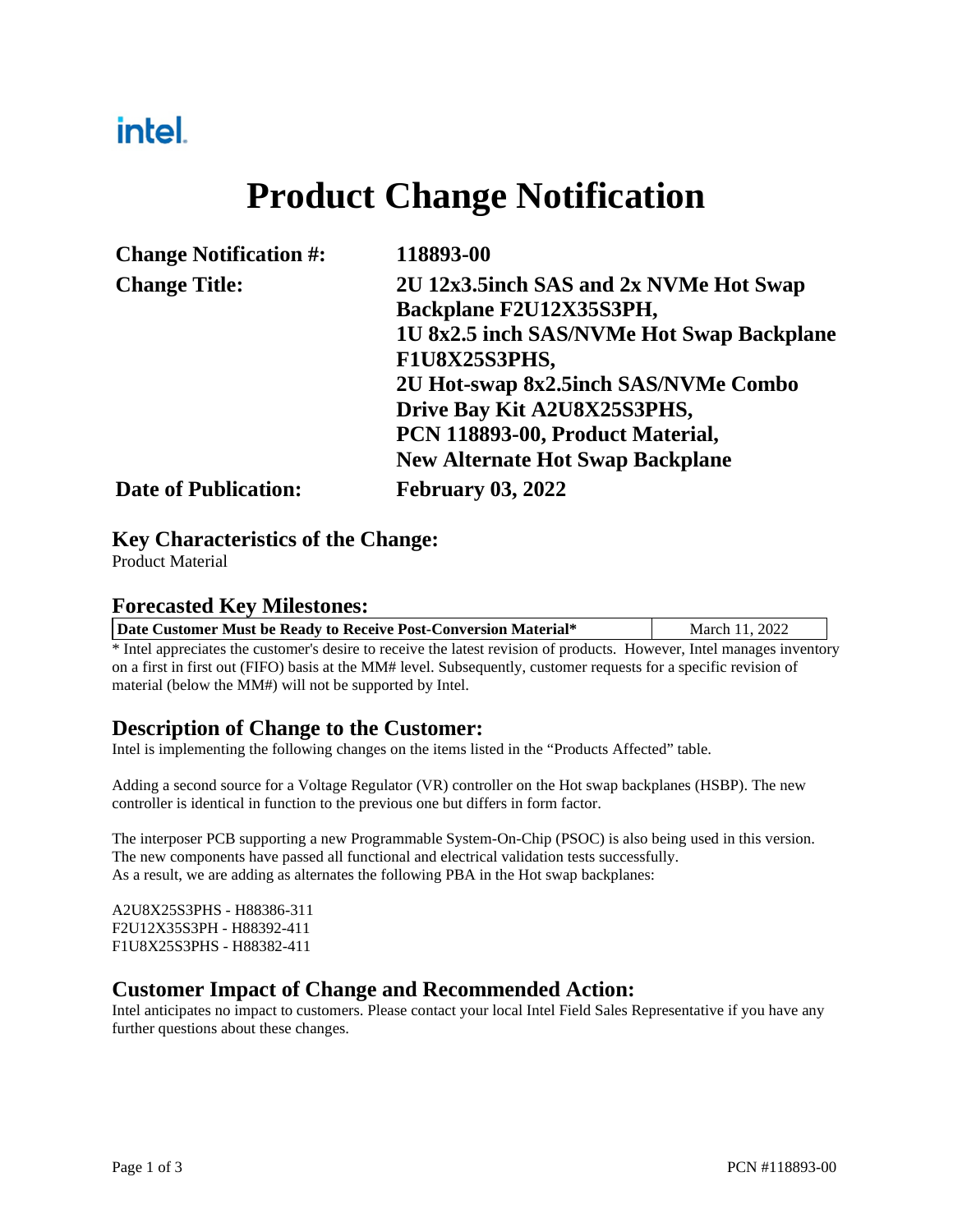| Troutely interest inter or acting couple.                                     |                     |        |                         |                                 |                          |                                        |  |  |
|-------------------------------------------------------------------------------|---------------------|--------|-------------------------|---------------------------------|--------------------------|----------------------------------------|--|--|
| <b>Marketing Name</b>                                                         | <b>Product Code</b> | MM#    | <b>Pre Change</b><br>TA | <b>Pre Change</b><br><b>PBA</b> | <b>Post Change</b><br>TA | <b>Post Change</b><br><b>PBA</b>       |  |  |
| 2U Hot-swap 8x2.5inch SAS/NVMe<br>Combo Drive Bay Kit<br>A2U8X25S3PHS, Single | A2U8X25S3PHS        |        | 955858 J12659-007       | H88386-252<br>H88386-253        | J12659-008               | H88386-252<br>H88386-253<br>H88386-311 |  |  |
| 1U 8x2.5 inch SAS/NVMe Hot Swap<br>Backplane F1U8X25S3PHS, Single             | F1U8X25S3PHS        |        | 955868 J11107-007       | H88382-351<br>H88382-352        | J11107-008               | H88382-351<br>H88382-352<br>H88382-411 |  |  |
| 2U 12x3.5 inch SAS and 2x NVMe Hot<br>Swap Backplane F2U12X35S3PH,<br>Single  | F2U12X35S3PH        | 955869 | J10383-005              | H88392-351                      | J10383-006               | H88392-351<br>H88392-411               |  |  |

### **Products Affected/Intel Ordering Codes:**

### **PCN Revision History:**

| <b>Date of Revision:</b> | <b>Revision Number:</b> | Reason:                  |
|--------------------------|-------------------------|--------------------------|
| February 03, 2022        | 00                      | Originally Published PCN |